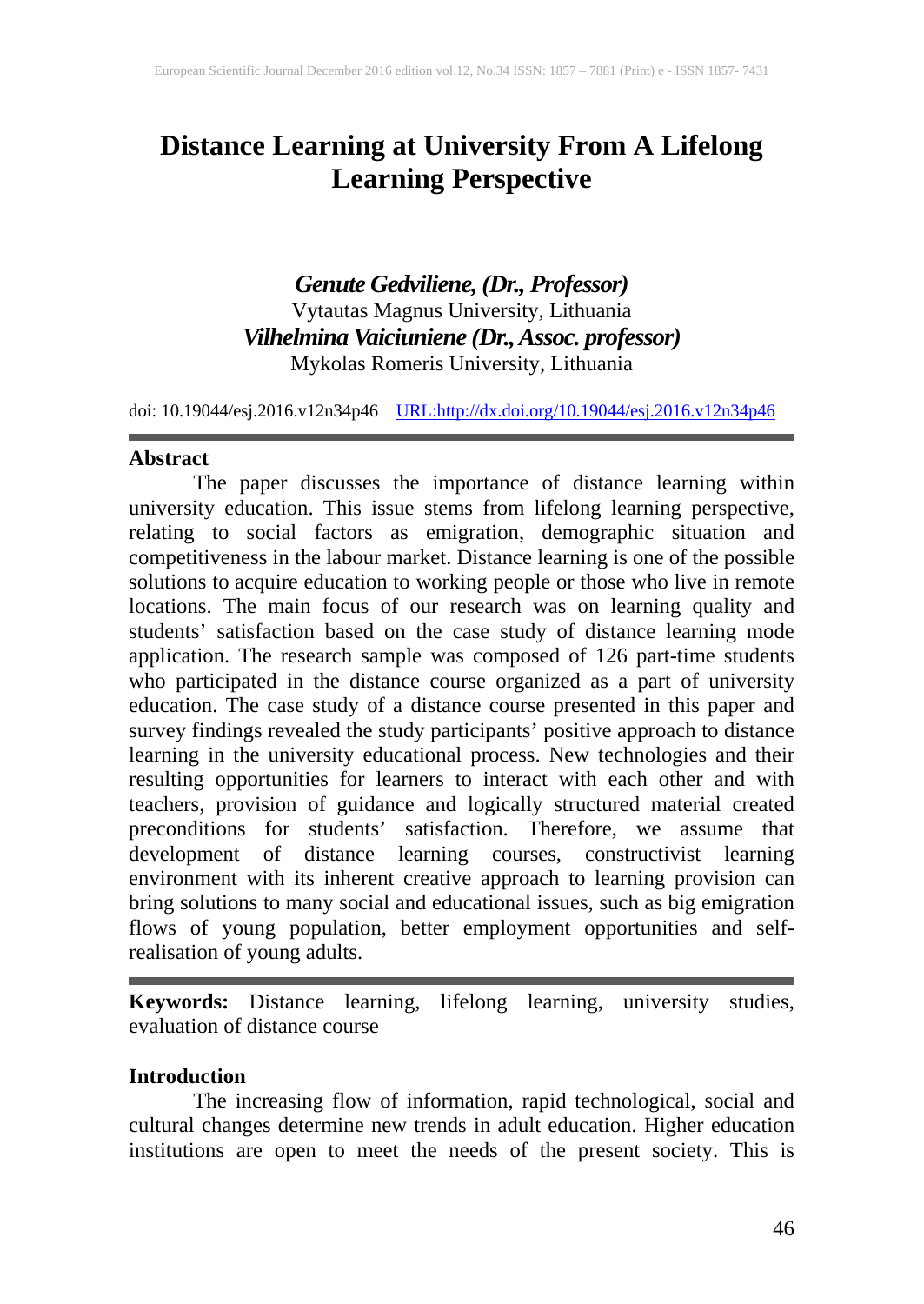particularly relevant in Lithuania today due to decreasing demographic situation, great emigration flows, young persons in particular, changes in the labour market. Higher education institutions are searching for solutions how to attract young adults who live and work abroad to study at their homeland universities. Distance learning offers such opportunities for persons who seek education but live far away from their home. Distance learning being one of the possible solutions has been extensively discussed among researchers and education policy makers in Lithuania. In many countries worldwide distance learning is perceived as a separate didactic system (Teresevičienė et al., 2004). Yet, in Lithuania today distance studies are understood as a learning method, which can be used as a constituent component of university studies or as an independent course unit. Present experience manifests that institutions of higher education are competent to implement distance teaching/learning as a didactic system into the Lithuanian adult learning system. Thus, this academic adult learning trend is reflected in the engagement of Lithuanian education institutions in competitive high-level education provision and scientific polemics. Distance learning has many advantages over traditional academic studies. First of all, the emphasis in distance education is on information technology that provides excellent information retrieval, processing, storage and dissemination capabilities necessary for meaningful and deep learning studies. Secondly, distance teaching can be incorporated in university practice and become a major factor for further development of a higher education institution. *The aim of paper* is to reveal the necessity of distance learning within higher education institution. The main focus of the research is on the learning quality and students' satisfaction based on the case of distance learning mode application. *The research sample* was composed of 126 respondents, adult part-time students, who participated in the distance course. *The following research methods* were applied: a) descriptive analysis of the distance course; 2) qualitative analysis of findings obtained through a survey of the study participants.

# **Distance studies as a new learning opportunity**

Although research and discussions about distance learning as a recent phenomenon have emerged in the latest decades, it actually dates back over 120 years (The Guardian).

Traditional teaching and learning approaches are insufficient to fulfil the expectations of today's learners (Rikala et al, 2014). Modern distance learning initially relied on the development of postal services in the 19th century. The next step was The Open University in UK (1969), which initially relied on radio and television broadcasts for much of its delivery.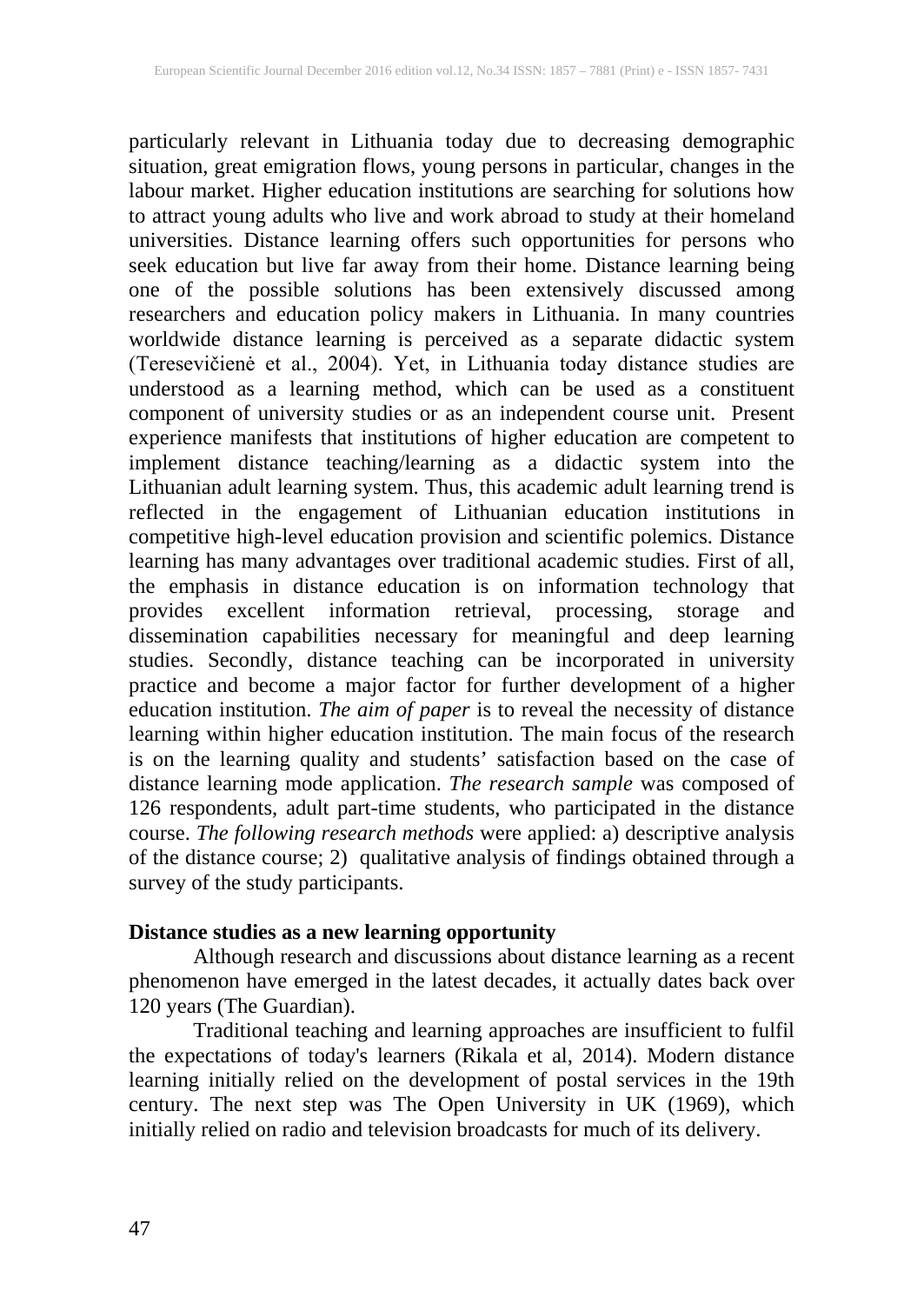Honeyman and Miller (1993) defined *Distance education* as: "<…> is a field of education that focuses on teaching methods and technology with the aim of delivering teaching, often on an individual basis, to students who are not physically present in a traditional educational setting such as a classroom". (Honeyman and Miller, 1993, p. 67). According to Rikala et al (2014) traditional teaching and learning approaches are insufficient to fulfil the expectations of today's learners. Distance learning, e-learning, online learning, virtual or mobile learning opportunities have been widely discussed as an alternative to traditional teaching and learning in the recent decades. Rikala (2015) analyses the interrelationship and differences between elearning, distance learning and mobile learning. The author emphasises differences in time and space and views technology as a tool to bridge the differences and gaps using the pace of study and methods convenient for students.

The European Commission in most of its documents on education stresses the importance of lifelong learning not only for competitiveness and employability, but also for social inclusion, active citizenship and personal development. Thus, in order to stay competetive in ever changing labour market adult learners need a set of skills that may be attained via holistic and lifelong learning (Teresevičienė et al, 2004). "When it comes to distance learning, the people who are more likely to utilize it are working professionals who are seeking to upgrade their skills, achieve additional certification or a higher degree" (The International Association for Distance Learning). There are also students who live at a distance from an education institution. Adults are constantly encouraged to grow and develop through formal, non-formal and informal learning opportunities, mastering their ability to know (the development of intellectual maturity), the ability to do (to promote student motivation), the ability to be active participant (public spiritedness of developing skills) and the ability to live together (in order to effectively collaborate). The changes in adult education embracing the components of adult learning through life are reflected in Figure 1.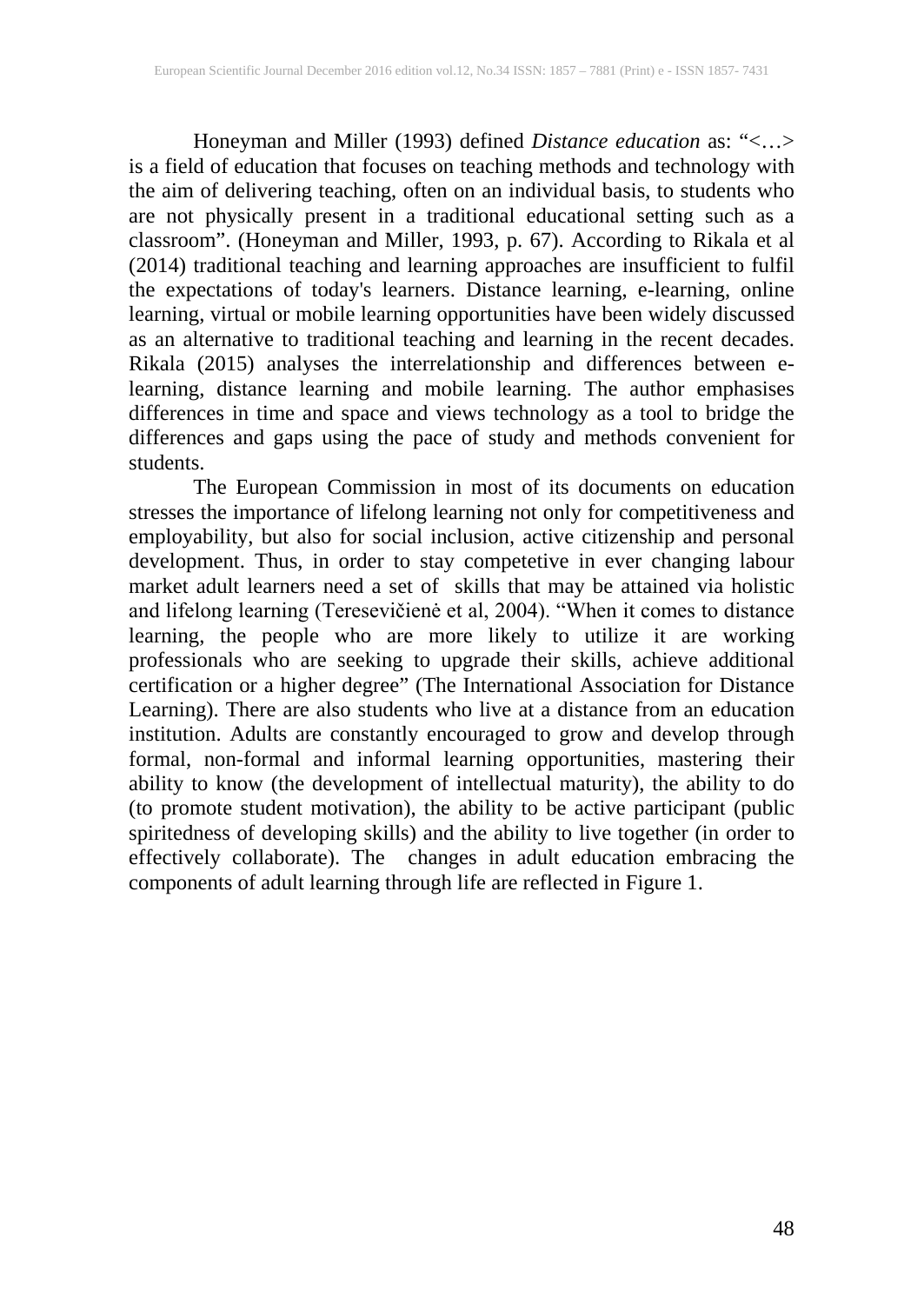

Figure 2. Changes in life-wide adult education

Successful implementation of the objectives of Lifelong Learning Memorandum (2000) and Lisbon Strategy (2001) is due to perspectives and opportunities offered by distance learning. Distance studies are becoming a method and form of studies, and they properly respond to the predominant learner perspective and distance learning fits to our day life tendencies and requirements to improve and learn lifelong (Nuissl et al 2008).

The European Commission identified flexibility and quality in course offerings as distance learning factors of utmost importance (EC Press Release Database). However, the lack of quality in adult education provision in relation to the presentation of information, needs analysis, demands of training services, educational support, evaluation methods, knowledge and skills recognition, validation and certification has been reflected by low level of educational outcomes. Teaching/learning methods and materials should be developed, taking into account the specific needs and attitude of adults. It is necessary to define learning outcomes, provide students access to learning support, for example the necessary training skills development.

Another important factor stressed by the EU is ,.... widening of access to higher education for broader sections of the population, including working adults and less favoured groups in society, is a policy objective in all Member States." This factor is especially relevant to Lithuania, whose citizens are scattered around the world, most of them being young adults who did not have appropriate opportunities to acquire higher education. If we want to encourage adults to participate in inclusive learning, it is necessary to improve the quality of learning and if we want to provide a flexible, affordable and quality adult learning opportunity, one of the most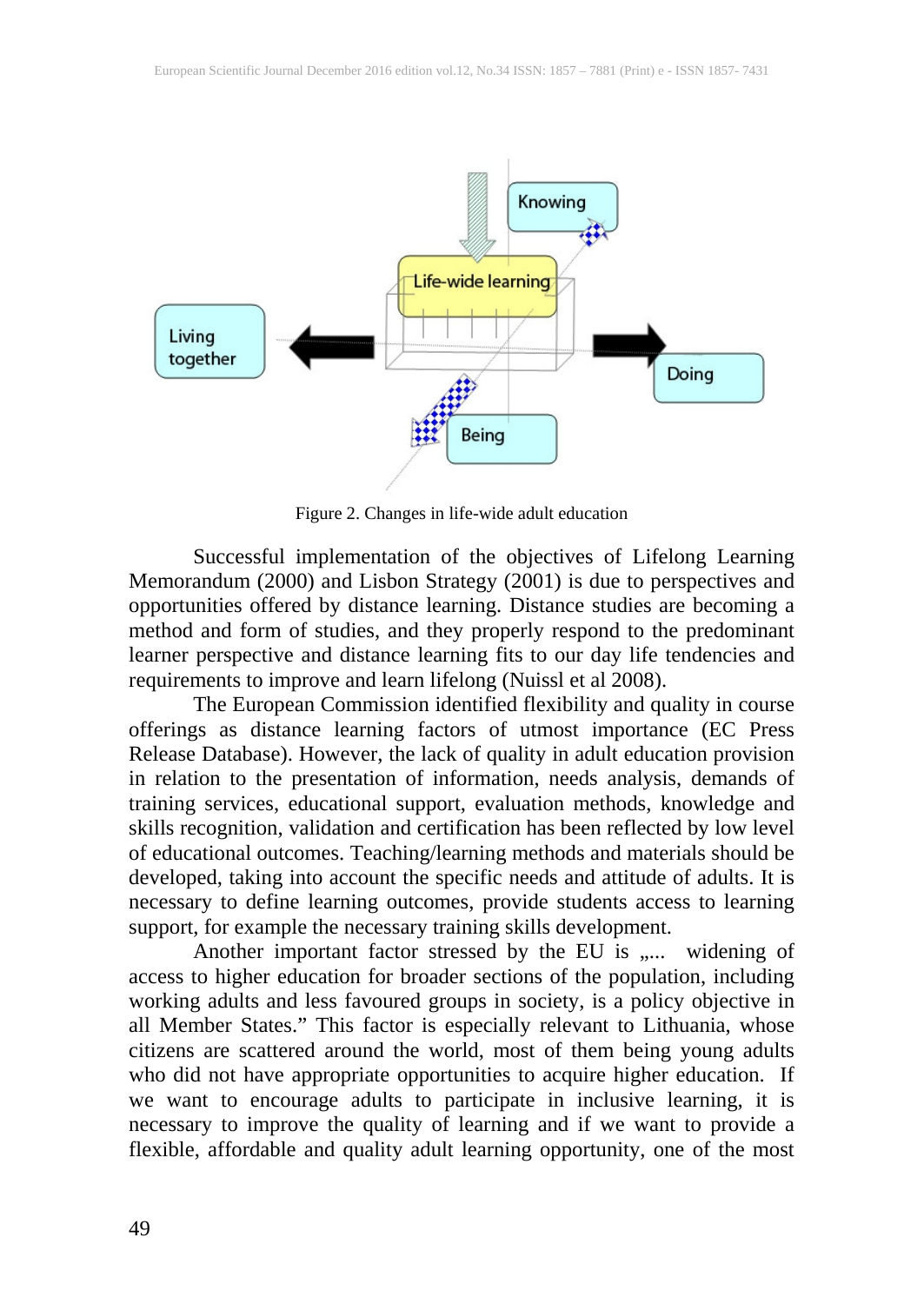appropriate forms of studies is distance learning. Rapid technological development, abundance of various formats and sources of information determine the need for distance learning, as information, knowledge and skills in today's information society are of particular value. Moreover, inexorable pace of life increases at an enormous speed, the majority of working people who wish to upgrade their skills or acquire a different profession do not have a possibility to retreat from their everyday work and study at a university. Thus, distance education/learning is an alternative solution. Distance learning is gaining its popularity in Lithuania, at university in particular. According to Rutkauskienė et al. (2007), distance learning is interaction between teacher, student and technical means of information necessary for such interaction to develop and maintain. Furthermore, in the case of distance learning a bigger part of the learning process management and control depends on a student. Asynchronous or indirect communication between the teacher and student is based on modern ICT literacy, helps to reconcile the wish of improvement creating opportunities for self-study at your convenience, chosen location and study load. This flexible form of study is primarily designed for busy working people who wish to upgrade their qualifications. Moreover, it is an acceptable learning form to the unemployed and socially excluded people.

In distance learning new information technologies and communication and collaboration tools are very important: the ability to work in a virtual system, the analysis of prepared material and tracking of tasks to be assigned, participating in chats and discussion forums, virtual learning environments, audio and video conferences.

There is a big variety of approaches to distance learning and clarification of the concept. As Vermeersch states "distance learning is wellfounded relation by dialogue, structure and autonomy, which is necessary the technical mediatorial measures" (Vermeersch, 2008, p. 9). According to Rutkauskienė et al (2007) distance learning is the delivery form of knowledge, skills, attitudes, by applying ICT used by students to study in different places at the same time. Nuissl et al (2008) consider that distance learning is a form of learning when learners are physically separated from the teacher. Such separation can be applied to the whole learning process or through a mixed principle, for example, only some of the learning stages. Shachar and Neumann (2010) grounding on other researchers have researched the differences between traditional and distance learning and state that: "The transformation from the traditional Face-to-Face (FTF) classroom mode to new delivery methods and platforms (correspondence, Internetonline, one-way, two-way audio and video) collectively known as Distance Education (DE), led some experts so far as to predict that the 'residential based model,' that is, students attending classes at prearranged times and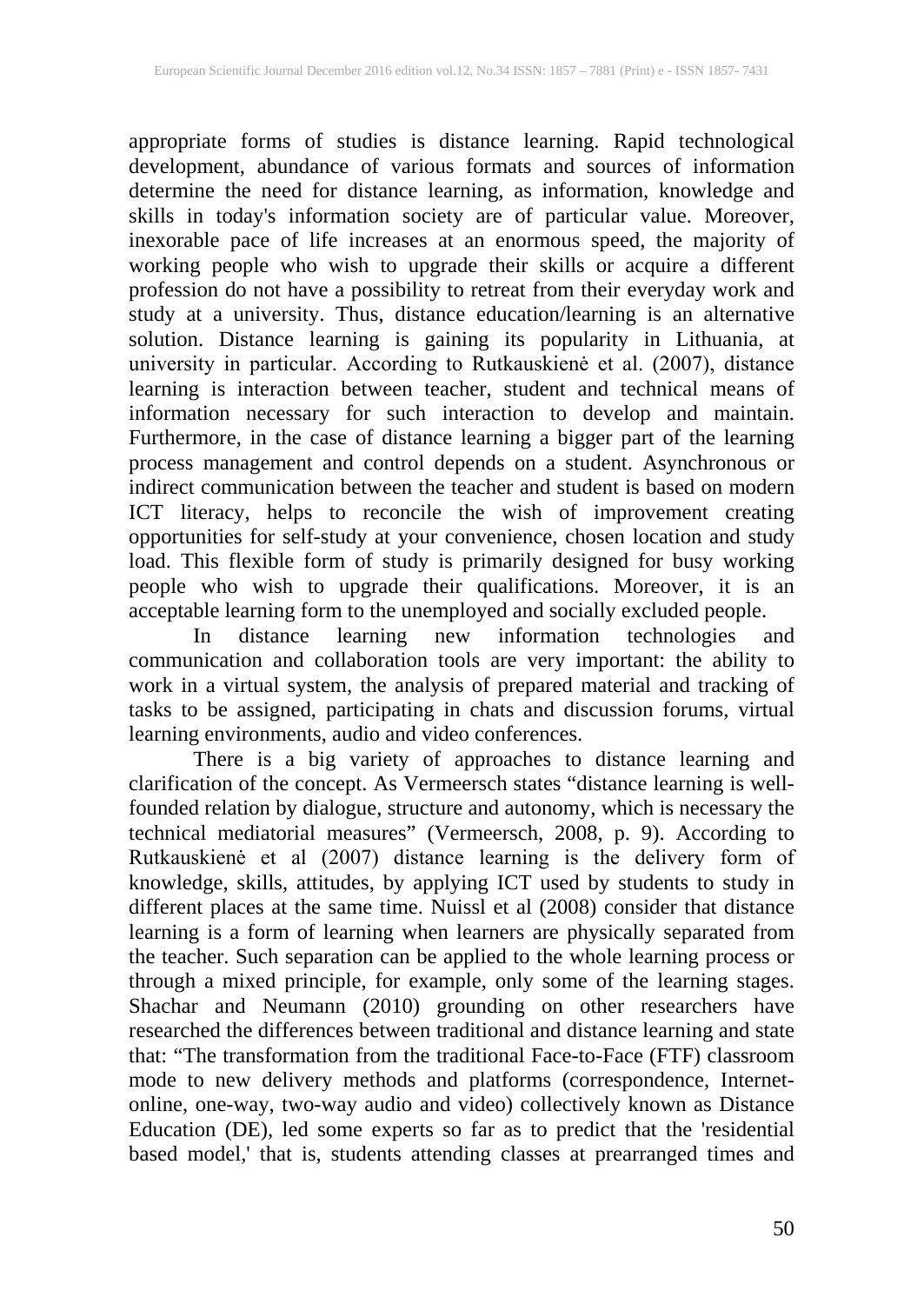locations, will disappear in the near future" (Shachar and Neumann, 2010, p. 318).

Creation of a distance-learning course is based on the conceptual provisions of a dialogue, structure and autonomy. Dialogue is based on the humanist provision, relates to students' interaction, assuming that success of learning implying improvement of students' reasoning, discussion, critical thinking skills is possible through active participation in dialogue. The principle of structure is related to detailed planning, a calendar systematic filling, time-fixing and control. As Rutkauskienė et al (2007) consider, the principle of autonomy encourages independent decision making, students' creativity performance in a virtual learning environment.

#### **Discussion of the results**

In pursue to reveal the nature of distance studies and define the quality of learning, the research on the distance learning course "Adult learning in distance studies" and students' feedback was conducted.

## **Methodology**

The research is based on constructivist and experiential learning methodology. The key assumptions underlying the theory argue that social and experience-based practice creates preconditions for changes in human thinking and behaviour. The relevance of the theories for the research stems from the idea that they reveal adults' abilities to adapt to learning innovations, experience-based practicality and diversity (Fenwick, 2003).

The distance course "Adult learning in distance studies" within the Learning Management Services programme started in autumn 2014 at Vytautas Magnus University, Faculty of Social Sciences, Department of Education. In the preparation phase of the distance course the major attention was given to the following methodological aspects: the pre-preparation, access to learning, learning objectives, methods, and evaluation components of the consistency of the teacher preparation, planning, teacher competence and skills, learning instruments, communication and cooperation skills (Rutkauskienė et al, 2007). The value and quality of the course "Adult learning in distance studies" was assessed by conducting a quantitative study. Students' feedback on the course was applied via a questionnaire survey. The survey involved 126 distance students who expressed their opinion about the course content and their experience acquired during the distance learning course.

Successful implementation of the objectives of Lifelong Learning Memorandum (2000) and Lisbon Strategy (2001) is due to perspectives and opportunities offered by distance learning. Distance studies are becoming a method and form of studies, and they properly respond to the predominant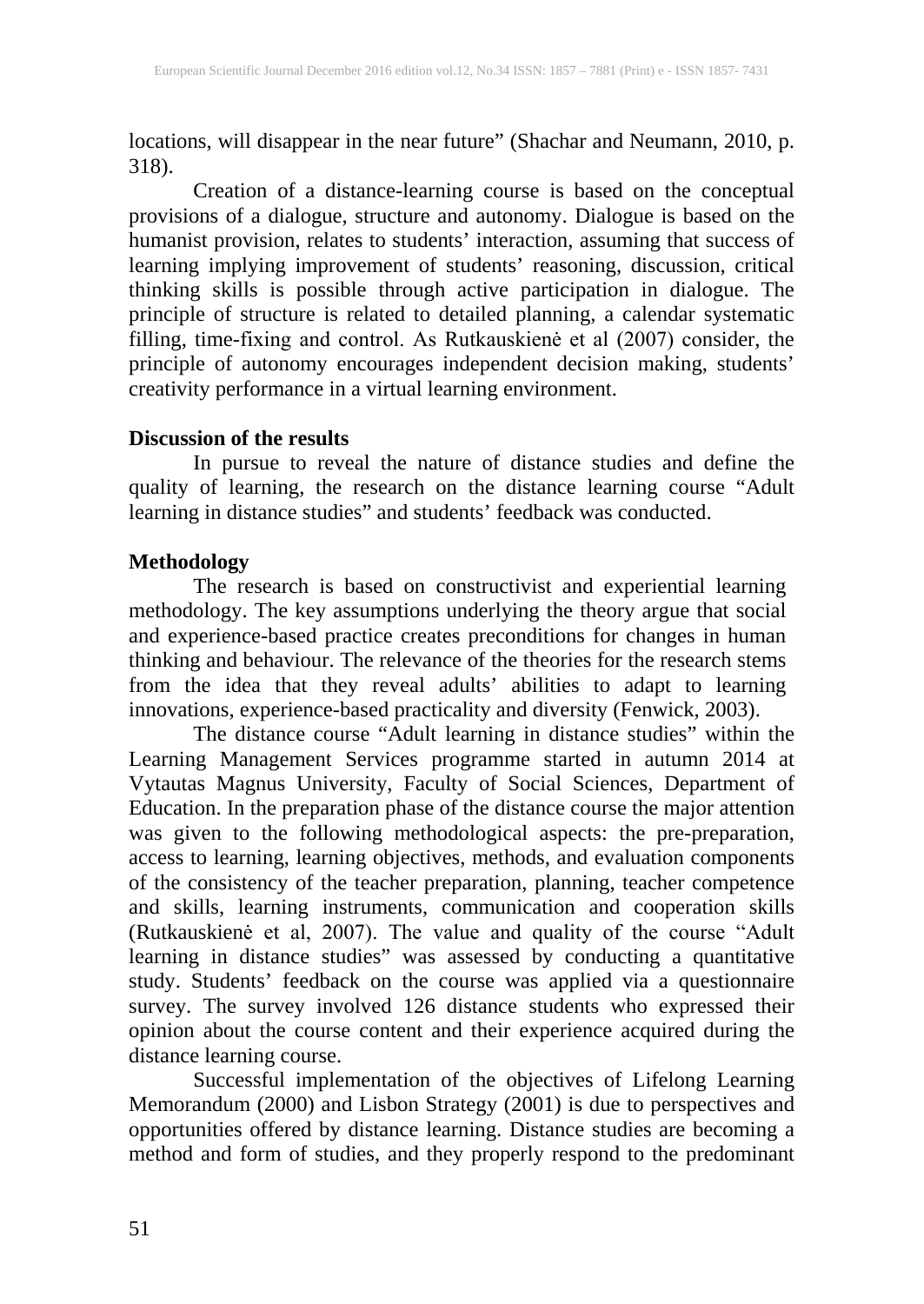learner perspective and distance learning fits to our day life tendencies and requirements to improve and learn lifelong (Nuissl et al, 2008).

The European Commission identified flexibility and quality in course offerings as distance learning factors of utmost importance (EC Press Release Database). However, the lack of quality in adult education provision in relation to the presentation of information, needs analysis, demands of training services, educational support, evaluation methods, knowledge and skills recognition, validation and certification has been reflected by low level of educational outcomes. Teaching/learning methods and materials should be developed, taking into account the specific needs and attitude of adults. It is necessary to define learning outcomes, provide students access to learning support, for example the necessary training skills development.

Another important factor stressed by the EU is ,.... widening of access to higher education for broader sections of the population, including working adults and less favoured groups in society, is a policy objective in all Member States." This factor is especially relevant to Lithuania, whose citizens are scattered around the world, most of them being young adults who did not have appropriate opportunities to acquire higher education. If we want to encourage adults to participate in inclusive learning, it is necessary to improve the quality of learning and if we want to provide a flexible, affordable and quality adult learning opportunity, one of the most appropriate forms of studies is distance learning. Rapid technological development, abundance of various formats and sources of information determine the need for distance learning, as information, knowledge and skills in today's information society are of particular value. Moreover, inexorable pace of life increases at an enormous speed, the majority of working people who wish to upgrade their skills or acquire a different profession do not have a possibility to retreat from their everyday work and study at a university. Thus, distance education/learning is an alternative solution. Distance learning is gaining its popularity in Lithuania, at university in particular. According to Rutkauskienė et al. (2007), distance learning is interaction between teacher, student and technical means of information necessary for such interaction to develop and maintain. Furthermore, in the case of distance learning a bigger part of the learning process management and control depends on a student. Asynchronous or indirect communication between the teacher and student is based on modern ICT literacy, helps to reconcile the wish of improvement creating opportunities for self-study at your convenience, chosen location and study load. This flexible form of study is primarily designed for busy working people who wish to upgrade their qualifications. Moreover, it is an acceptable learning form to the unemployed and socially excluded people.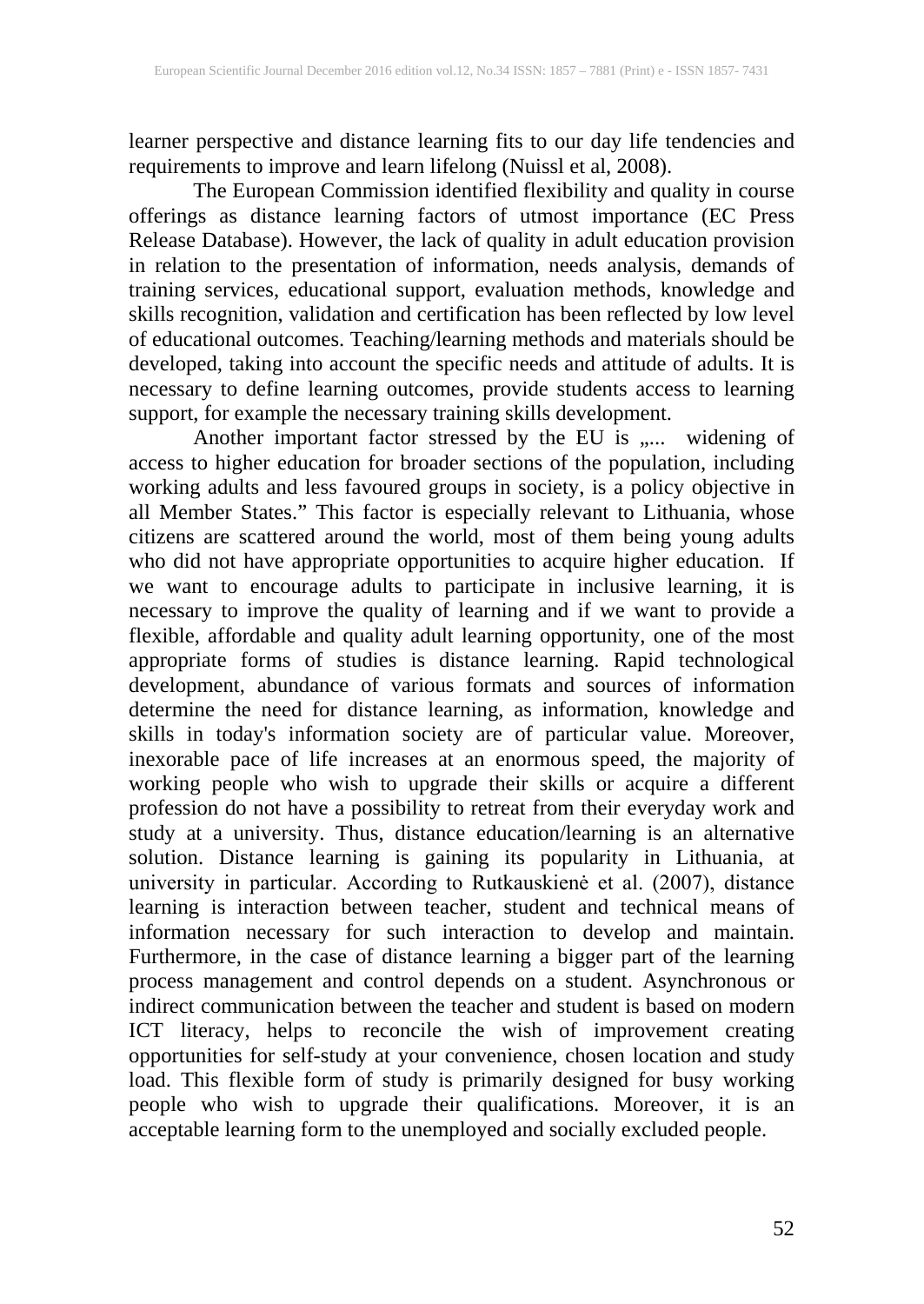In distance learning new information technologies and communication and collaboration tools are very important: the ability to work in a virtual system, the analysis of prepared material and tracking of tasks to be assigned, participating in chats and discussion forums, virtual learning environments, audio and video conferences.

There is a big variety of approaches to distance learning and clarification of the concept. As Vermeersch states "distance learning is wellfounded relation by dialogue, structure and autonomy, which is necessary the technical mediatorial measures" (Vermeersch, 2008, p. 9). According to Rutkauskienė et al (2007) distance learning is the delivery form of knowledge, skills, attitudes, by applying ICT used by students to study in different places at the same time. Nuissl et al (2008) consider that distance learning is a form of learning when learners are physically separated from the teacher. Such separation can be applied to the whole learning process or through a mixed principle, for example, only some of the learning stages. Shachar and Neumann (2010) grounding on other researchers have researched the differences between traditional and distance learning and state that: "The transformation from the traditional Face-to-Face (FTF) classroom mode to new delivery methods and platforms (correspondence, Internetonline, one-way, two-way audio and video) collectively known as Distance Education (DE), led some experts so far as to predict that the 'residential based model,' that is, students attending classes at prearranged times and locations, will disappear in the near future" (Shachar and Neumann, 2010, p. 318).

Creation of a distance-learning course is based on the conceptual provisions of a *dialogue, structure and autonomy*. Dialogue is based on the humanist provision and students' interaction. We assume that success of learning implying improvement of students' reasoning, discussion, critical thinking skills is possible through active participation in dialogue. The interaction of the participants was based on the principle of structure in relation to detailed planning, a calendar systematic filling, time-fixing and control. As Rutkauskienė et al (2007) consider, the principle of autonomy encourages independent decision making, students' creative performance in a virtual learning environment.

# **The course design and content**

The course was designed for part-time students who work or live far away from their educational institution. The creation of high quality content is essential if the potential of 'e-learning' is to be realised in a way that stimulates and fosters Lifelong Learning. "Certain features of online instruction are educationally advantageous, such as an increased opportunity for reflecting on and refining ideas, a greater degree of learner control over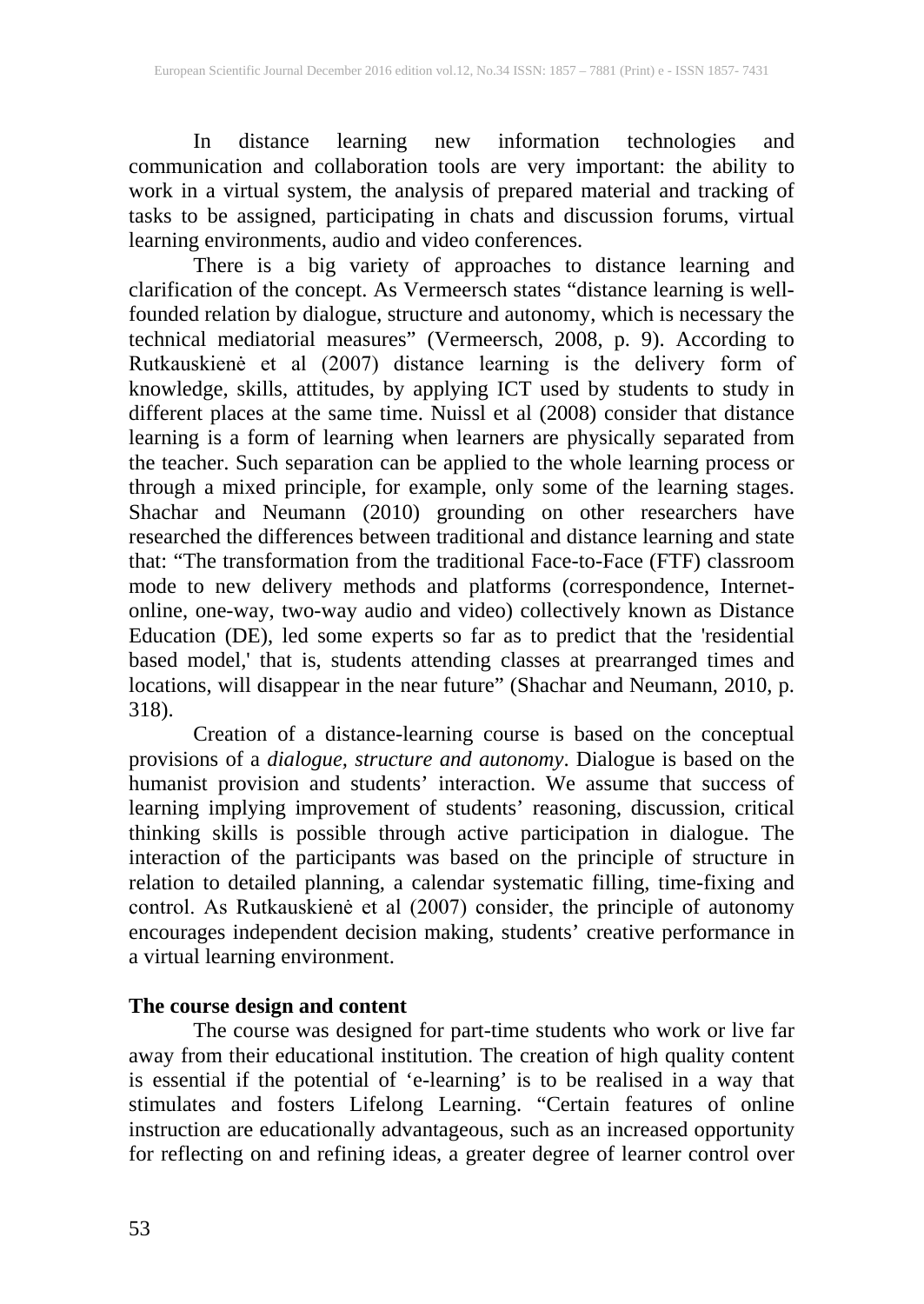the materials, flexibility permitted by unrestricted access to the materials, and enhanced levels of interaction both in relation to the materials and in the opportunities presented for active learning by means of conferencing, discussion groups, and collaborative learning projects" (O'Lawrence, 2007).

With view to the ideas of students' autonomy, possibilities to reflect upon the study process and interact online, the design of the distance course was based on the symbiosis of theoretical and practical training. The structure of the course content and its components are presented in Figure 2.



Figure 3. Course content structure and the components

The Introduction chapter gave guidelines and course instructions on the analysis of new material, reflection of the texts, explanation of materials, acquisition techniques and ways of learning.

Theoretical issues were presented in four chapters (Different approaches to learning, Adult learning activities, Active-learning and Problem-based learning). The first section focusing on different approaches to learning based on various education theories revealed the essence of learning. The second chapter Adult learning activities described the forms of learning activities ranging from formal to informal learning in relation to life and experience and relevance of reflective learning and development of interpersonal skills was discussed. The third chapter was focused on active learning and the last one aimed at the issues of problem-based learning.

The Student guide was a reference section, where adult students could find answers to important questions. The guide also gave clues to the virtual distance learning environment: the main functions and characteristics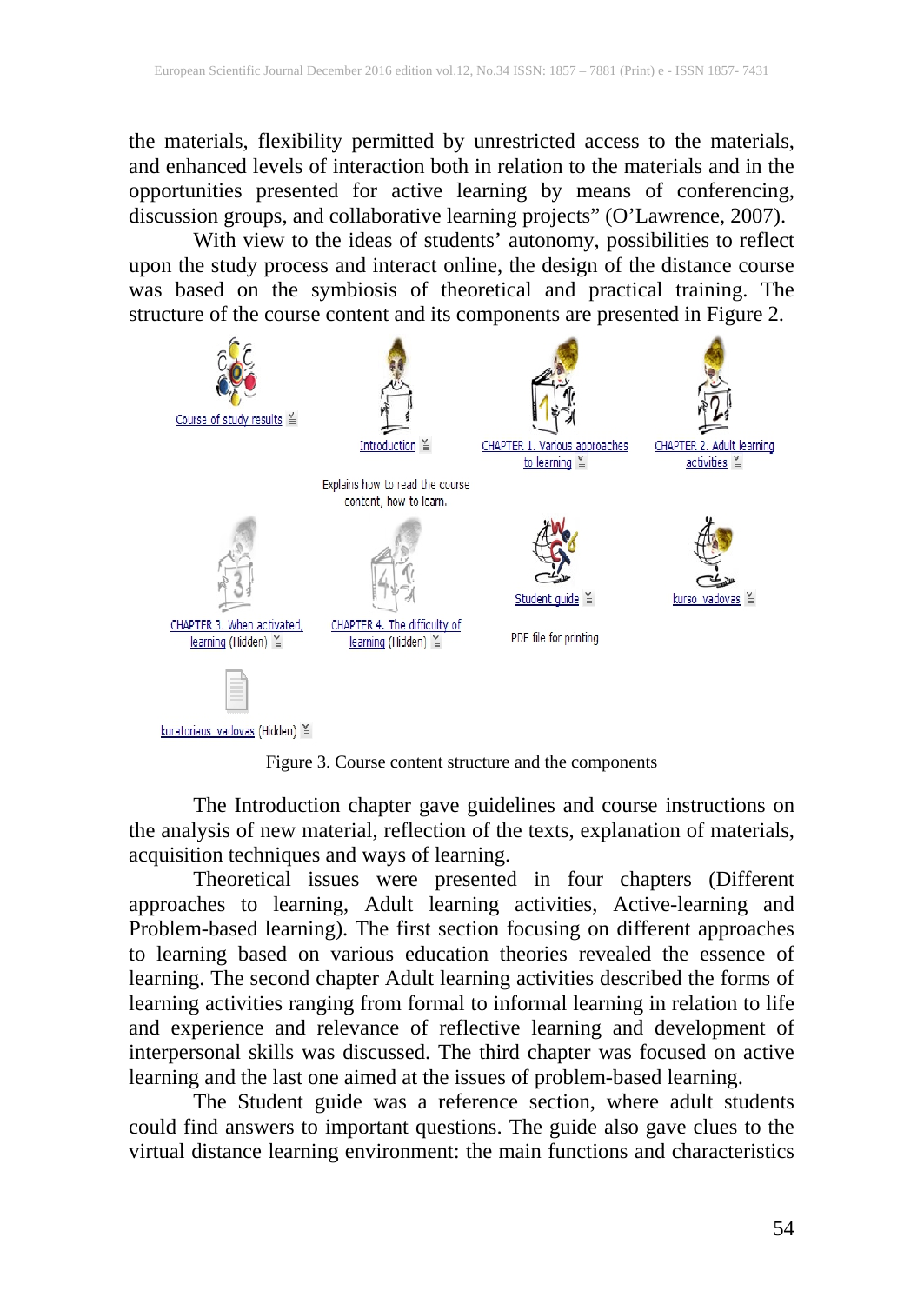of learning environment, allowing students to fully participate in learning process. The tools needed to review the course content, tasks, testing performance and interaction were also presented.

The general course objectives, expected student learning outcomes were outlined in the Student's guide. Besides the theoretical material, mind maps, practical exercises, funny pictures and graphics facilitated the learning process, visualised and graphically described the basic principles of learning. Visualisation of the course helped better understand the content and called to actively interact with symbols used in the texts. The interaction between the teacher and students was implemented by using virtual learning environment tools - discussion forums and e-mail.

Experience has shown that discussion forum is the most appropriate method to deal with various learning problems, as all students had a possibility to see the teachers' comments. It was identified that the evaluation system within this course not only verified the acquired theoretical knowledge, but also encouraged creative distance learning skills development.

# **Findings on the quality of distance learning course**

In order to assess the relevance and quality of the course "Adult learning in distance studies" a quantitative survey was carried out. The integration of ICT into the learning process is important for learning process, and sometimes a determining factor in cultural, social and value terms. Furthermore, asynchronous learning online covers a broad spectrum of elearning methodologies (Vermeersch, et al, 2009), as for example, opportunities for interactivity with the programme. However, in distance course as argued by Jones (2004) resources available on computer, not technologies are in the focus of attention. All these factors should be taken into consideration and properly researched.

The findings evidence students' positive evaluation of the course material (86 per cent) stating that it was interesting (Figure 3). The majority of the course participants (80 per cent) considered the course material to be relevant. Another important feature of the course was absence of time constraints that positively influenced the learning process. The same number of the course participants (80 per cent) claimed that they had enough time for preparation of the course assignments and 15 per cent of the total sample expressed the opposite opinion (Figure 3).

The research findings disclosed that the course was arranged in a convenient format, materials logically and coherently presented.

Considering students' feedback the overall evaluation of the distance course was positive (Figures 3 and 4).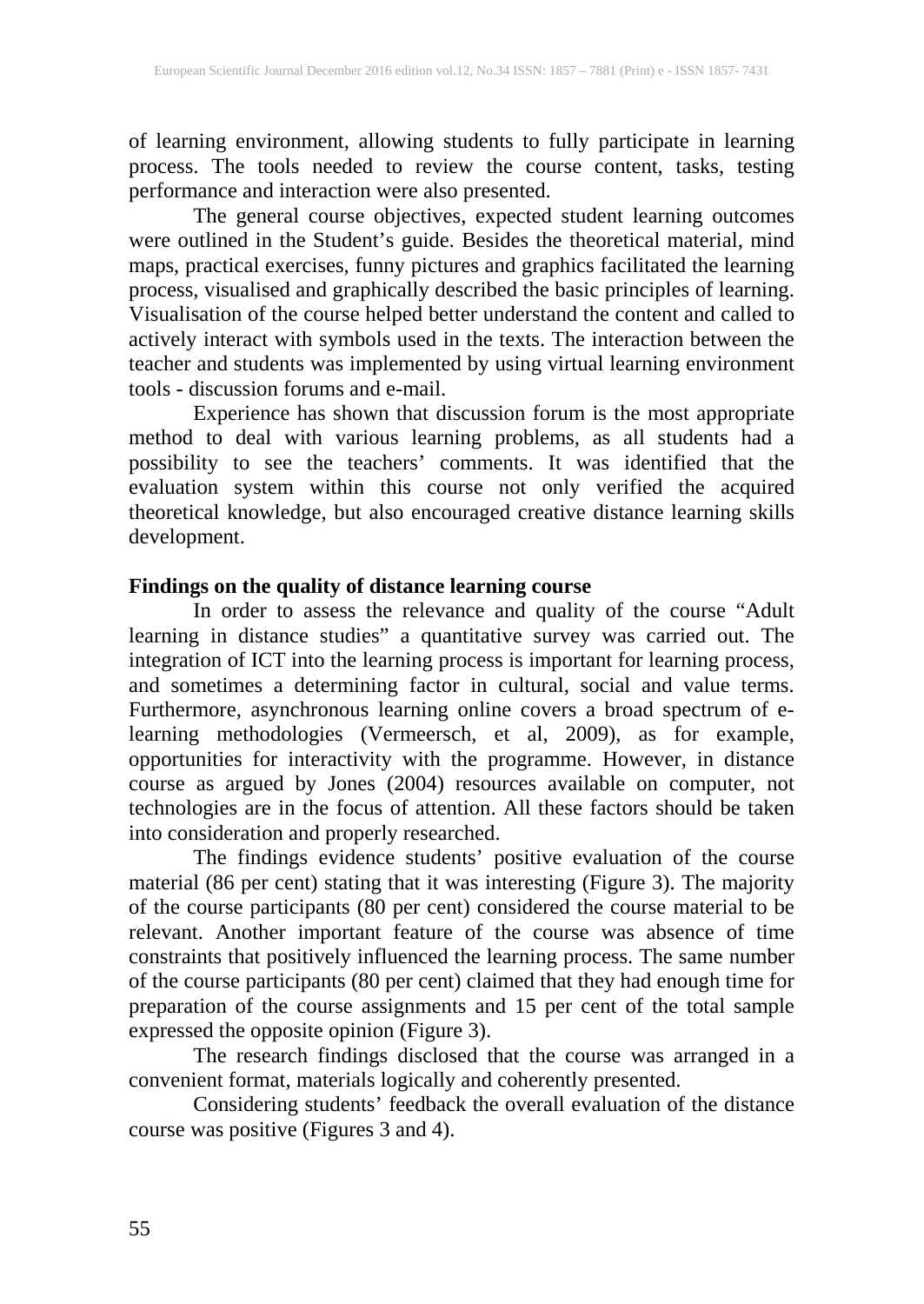

Figure 4. Evaluation of distance course

85 per cent of the respondents confirmed that material was presented in a comprehensible and logical manner (Figure 3), and the same per cent of students affirmed that the course content matched the course aims (Figure 4). 90 per cent of the surveyed respondents noted that the study subject was sufficiently illustrated by using visual animation. Visual and graphic design of the course helped students master the content and learn using creative skills (Figure 4). Besides the aspects mentioned above, most of the students acquired extra knowledge and skills of studying online (70 per cent). The majority of the course participants (75 per cent) would likely recommend this course to their colleagues (Figure 4).



Figure 4. Assessment of distance learning course

The obtained results imply that technological environment and its resulting opportunities for learners to interact with each other and with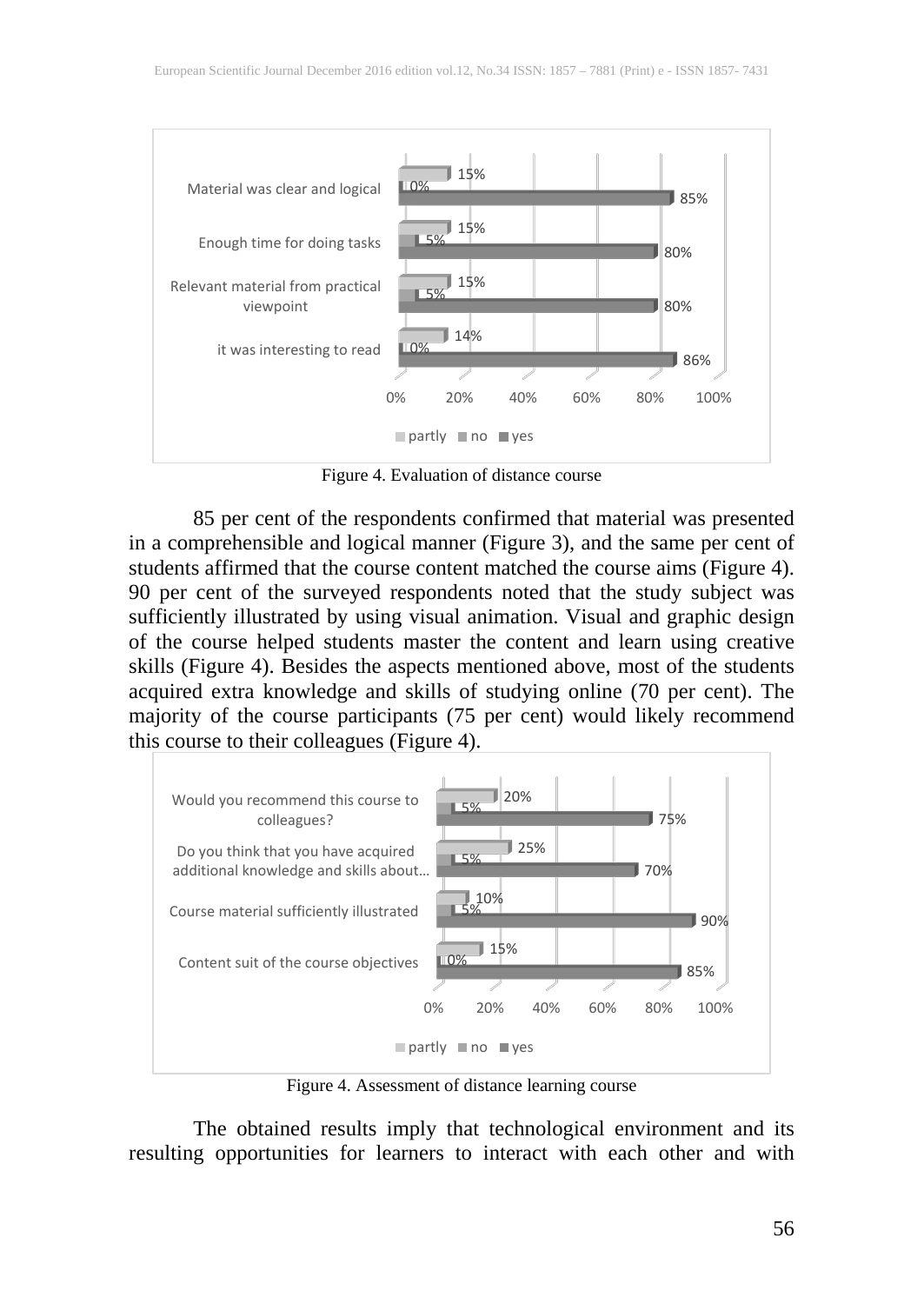teachers create favourable learning conditions. Moreover, opportunity to present detailed material builds preconditions for deep and meaningful learning.

Taking into account the changes in the society, labour market and education system distance courses are a necessity that can bring solutions to adult education development, especially to people living in remote locations or working professionals. The research proved that distance learning develops self-motivation, autonomous learning, social skills, such as communication and collaboration. Collaboration being a key element in natural democratic value attainment is a highly appreciated skill in modern society.

## **Conclusion**

• Distance learning, as present day phenomenon is closely associated with advancement of new information technologies that are radically transforming the quality of life and have a significant impact on university studies. Distance learning is an effective learning tool and, therefore, a crucial factor to increase students' participation in studies. It is an imperative today to consider planning of studies, development of distance formal curriculum and flexible learning system in order to provide training services for adults, especially for residents in remote areas or working professionals.

• New technologies and their resulting opportunities for learners to interact with each other and with teachers, the ability to provide detailed material create preconditions for holistic learning in lifelong learning perspective.

• The case study of a distance course presented in this paper and survey findings revealed students' positive approach to distance learning course in the university educational process (86 per cent). The majority of the survey sample (80 per cent) found the course relevant and did not expererience any time constraints. This finding is particularly important when adult learning is discussed. The course material was engaging (75 per cent) as well as encouraging students' creative skills (70 per cent). The research proved that distance learning develops self-motivation, autonomous learning, social skills, such as communication and collaboration. Therefore, we assume that development of distance learning courses, constructivist learning environment with its inherent creative approach to learning provision can bring solutions to many social and educational issues, such as big emigration flows of young population, better employment opportunities and selfrealisation of young adults.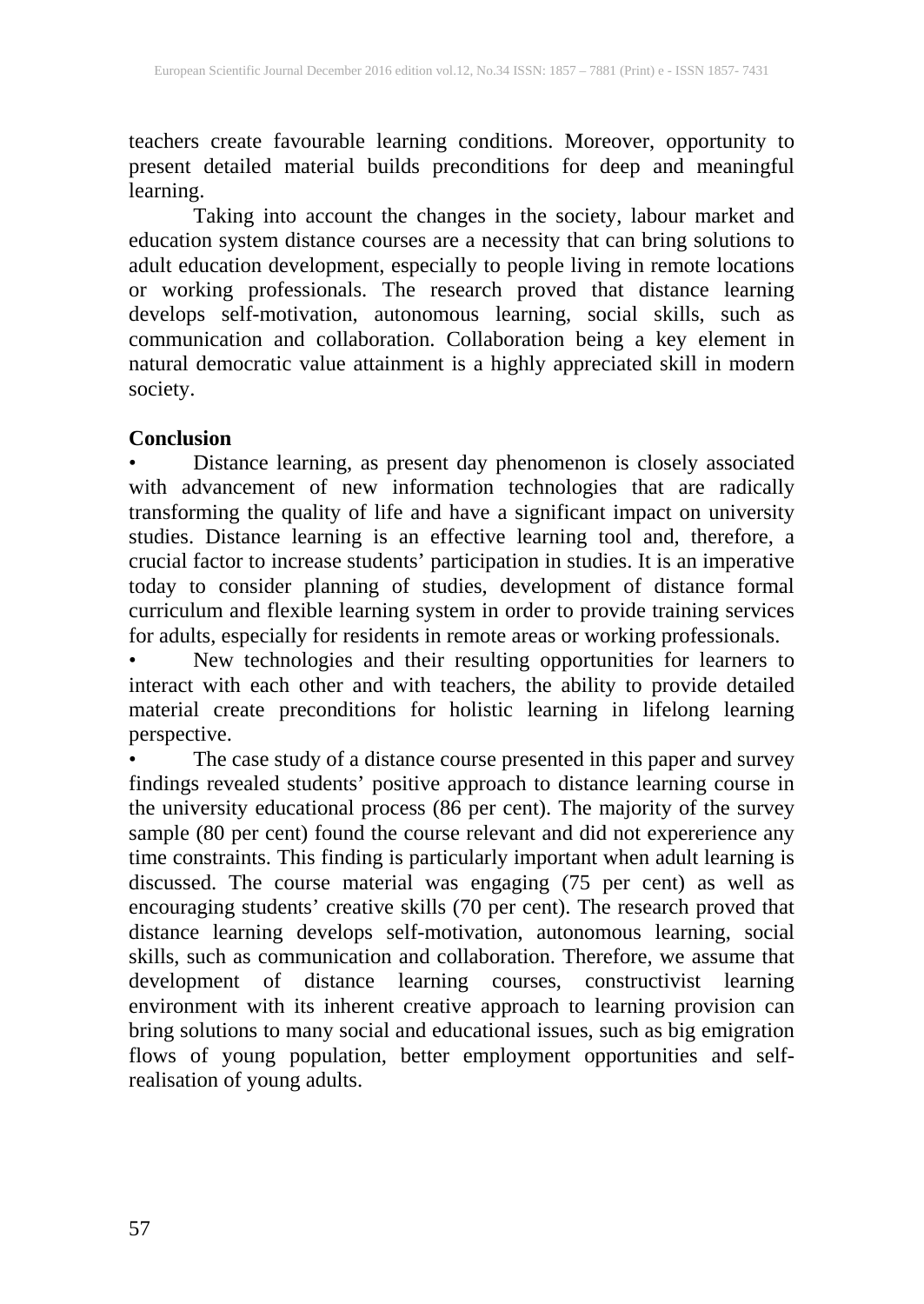#### **References:**

- 1. European Commission. (2006). *Action plan for Adult Learning: It is always a good time to learn*. Communication from the Commission to the Council, the European Parliament, the European Economic and Social Committee and the Committee of the Regions. Brussels.
- 2. European Commision. (2000). *A Memorandum on Lifelong Learning*. Brussels.
- 3. European Commision. *Press Release Database*. Retrieved from: http://europa.eu/rapid/press-release\_IP-91-536\_en.htm?locale=en.
- 4. European Council. (2001). *Lisbon Strategy*, 23 and 24 March 2000, Presidency Conclusions. Retrieved from: http://www.europarl.europa.eu/summits/lis1\_en.htm
- 5. Fenwick, T. (2003). *Learning through Experience: Troubling Orthodoxies and Intersecting Question*. Malabar, FL: Krieger.
- 6. Jones, Ch. (2004). Network and learning: communities, practices and the metaphor of networks. *ALT-J:Research in Learning Technology*, 12 (1), pp. 81-93.
- 7. Honeyman, M., Miller, G. (1993). Agriculture distance education: A valid alternative for higher education? *Proceedings of the National Agricultural Education Research Meeting,* pp. 67-73.
- 8. Nuissl, E., Lattke, S. (2008). *Qualifying adult learning professionals in Europe*. Bielefeld: W. Bertelsmann Verlag.
- 9. O'Lawrence, H. (2007). An Overview of the Influences of Distance Learning on Adult Learners. *Journal of Education and Human Development*. 1 (1).
- 10. Rikala, J. (2015). *Designing a Mobile Learning Framework for a Formal Educational Context*. Finland: University of Jyvaskyla.
- 11. Rutkauskienė, D., Lenkevičius, A., Targamadzė, A., Volungevičienė, A., et al. (2007). *Nuotolinio mokymosi dėstytojo vadovas*. Coursebook. Kaunas: Technologija.
- 12. Shachar, M. Neumann, Y. (2010). Twenty Years of Research on the Academic Performance Differences Between Traditional and Distance Learning: Summative Meta-Analysis and Trend Examination. *MERLOT Journal of Online Learning and Teaching*, 6 (2), June 2010, pp. 318-334.
- 13. Teresevičienė, M., Oldroyd, D., Gedvilienė, G. (2004). *Suaugusiųjų mokymasis. Andragogikos didaktikos pagrindai.* Coursebook. Kaunas: VDU.
- 14. The Elearning Action Plan. Designing Tomorrow's Education. (2001). European Commission, Brussels. Retrieved from: http:/www.iglortd.org/members/SWISSORE/oldocs.htm.